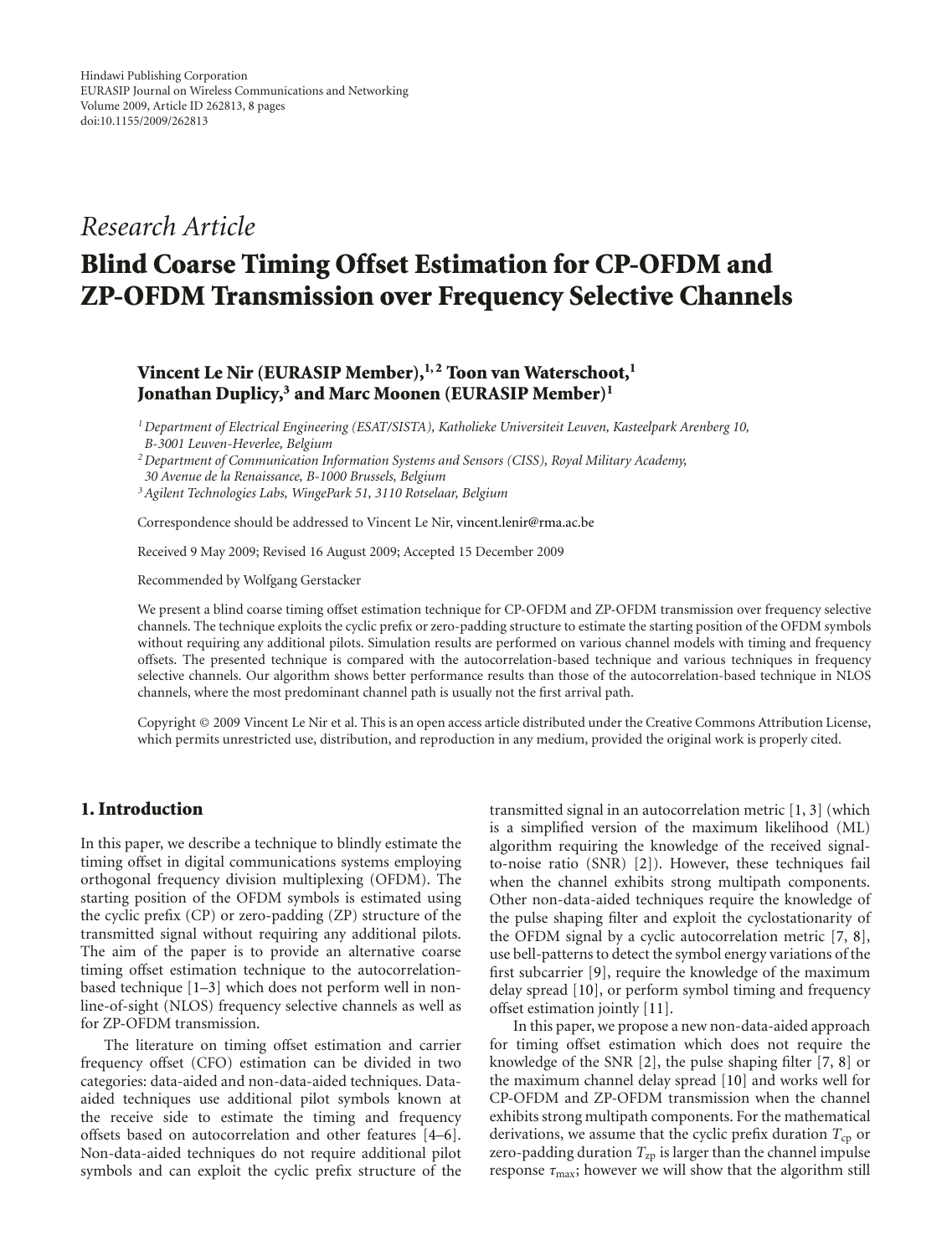exhibits good performance when  $T_{cp} < \tau_{max}$  (or  $T_{zp} < \tau_{max}$ ). Moreover, we assume the knowledge of the symbol duration  $T_u$ , the cyclic prefix duration  $T_{cp}$  (or the zero-padding duration  $T_{zp}$ ) and the number of subcarriers  $N_c$  which can indeed be estimated blindly with the algorithms described in [12]. The timing offset estimation technique exploits the cyclic prefix or zero-padding structure of the OFDM signal and tracks time domain symbol energy variations based on a transition metric. Contrary to the autocorrelation metric [1– 3], the transition metric-based technique is able to estimate the timing offset in frequency selective channels with strong multipath components.

The paper is organized as follows. In Section 2, we present the OFDM signal model, we review the technique for timing offset estimation based on the autocorrelation metric, and then the techniques based on the transition metric are presented for CP-OFDM and ZP-OFDM transmission. In Section 3, simulation results are presented with realistic channels models. Finally, conclusions are drawn in Section 4.

#### **2. Description of the Algorithm**

The non-data-aided technique presented in this paper has been developed in the context of radio surveillance and cognitive radio systems for multicarrier modulations. The wideband received signal may contain multiple OFDM signals of interest. Therefore, the received signal is sampled in a large bandwidth to include existing and future OFDM standards, such as Wifi (2.4 GHz or 5 GHz), WiMAX (3.5 GHz), Long-Term Evolution (LTE), or WiMedia (ECMA-368) signals. The carrier frequencies, bandwidths, and average powers of the detected signals are estimated. After downconversion to baseband and low-pass filtering, each signal of interest is processed through a feature detection block to determine whether or not it is an OFDM signal and to estimate blindly its symbol duration  $T_u$ , its cyclic prefix duration  $T_{cp}$  (or its zero-padding duration  $T_{\text{zp}}$ ) and its number of subcarriers *N<sub>c</sub>* [12]. Each signal of interest can be modeled as a received sequence  $[y(0) \cdots y(N-1)]$  of length *N* such that

$$
y(i) = e^{j(2\pi\epsilon i + \phi)} \sum_{\tau=\theta}^{\tau_{\text{max}}-1+\theta} h(\tau-\theta)x(i-\tau) + n(i),
$$
  
\n
$$
i \in [0 \cdots N-1],
$$
\n(1)

where  $[x(0) \cdots x(N-1)]$  is the transmitted signal vector oversampled by the ratio between the cut-off frequency of the low-pass filter and the transmitter maximum frequency, the  $h(\tau)$ 's are the oversampled multipath channel coefficients with  $\tau_{\text{max}}$  the number of channel taps,  $[n(0) \cdots n(N-1)]$  is the vector of Additive White Gaussian Noise (AWGN), *φ* the receiver phase offset, *ε* the receiver frequency offset, and θ the receiver timing offset.

*2.1. Timing Offset Estimation Techniques for CP-OFDM Transmission.* The effect of the multipath replicas on the transmitted signal is shown on Figure 1. One can see that the multipath replicas reduce the number of samples in the cyclic prefix that are fully correlated to the samples in the last part of the OFDM symbols (the number of samples being partially correlated increases, but the number of samples being fully correlated decreases). Assuming that the cyclic prefix length *T*cp is larger than the channel impulse response *τ*max, the length of the sequence showing such correlation is  $T_{\text{cp}} - \tau_{\text{max}}$ .

Knowing the symbol duration  $T_u$  and the cyclic prefix duration  $T_{\rm cp}$ , the techniques in  $[1-3]$  propose to use an autocorrelation metric to estimate the timing offset. In this case, the timing offset estimate corresponds to the maximum of the correlation between the received sequence and the conjugated received sequence shifted by the symbol duration  $T_u$  over windows of length  $T_{cp}$ , as seen on Figure 2. The received sequence of length *N* is divided into *M* blocks of size  $T_s = T_u + T_{cp}$  where the autocorrelation metric is performed on the available blocks except the last block. The autocorrelation metric is given by [3]

$$
\theta_{\rm opt} = \underset{\theta}{\text{argmax}} \frac{1}{(M-1)T_{\rm cp}} \sum_{m=0}^{M-2} \left| \sum_{i=mT_s+T_u+\theta}^{(m+1)T_s+\theta-1} y(i) y^*(i-T_u) \right|.
$$
\n(2)

However, maximizing the autocorrelation metric over a window of length  $T_{cp}$  will rather provide a timing offset estimate of the most predominant channel path than a timing offset estimate of the starting position for the OFDM symbols. Indeed, only a duration of  $T_{cp} - \tau_{max}$ is fully correlated between the received sequence and the conjugated received sequence shifted by the symbol duration *Tu*. Therefore, the autocorrelation metric is expected to work well in line-of-sight (LOS) scenarios where the most predominant channel path is the first arrival path, but it will fail in NLOS scenarios where the most predominant channel path is usually not the first arrival path.

Instead of using an autocorrelation metric, we propose to use a metric-based on the difference between the received sequence and the same sequence shifted by the symbol duration  $T_u$  (see also Figure 2). The correlated duration  $T_{cp}$ − *τ*max of the cyclic prefix is cancelled out in this operation. In this way, the cyclic prefix structure of the OFDM signal is exploited by tracking time domain symbol energy variations based on a transition metric between the end of the fully correlated duration  $T_{cp} - \tau_{max}$  and the beginning of a new OFDM symbol. Contrary to the autocorrelation metric [2, 3], the transition metric-based technique is able to estimate the timing offset in frequency selective channels even with strong multipath components. The received sequence of length *N* is also divided into *M* blocks of size  $T_s = T_u + T_{cp}$ where the transition metric is performed on the available blocks except the last block. The proposed transition metric is given by

*θ*opt

$$
= \underset{\theta}{\operatorname{argmax}} \frac{\frac{1}{M-1} \sum_{m=0}^{M-2} |y(i+1)-y(i+1-T_u)|^2}{\frac{1}{M-1} \sum_{m=0}^{M-2} |y(i)-y(i-T_u)|^2} \Bigg|_{i=(m+1)T_s+\theta-1}.
$$
\n(3)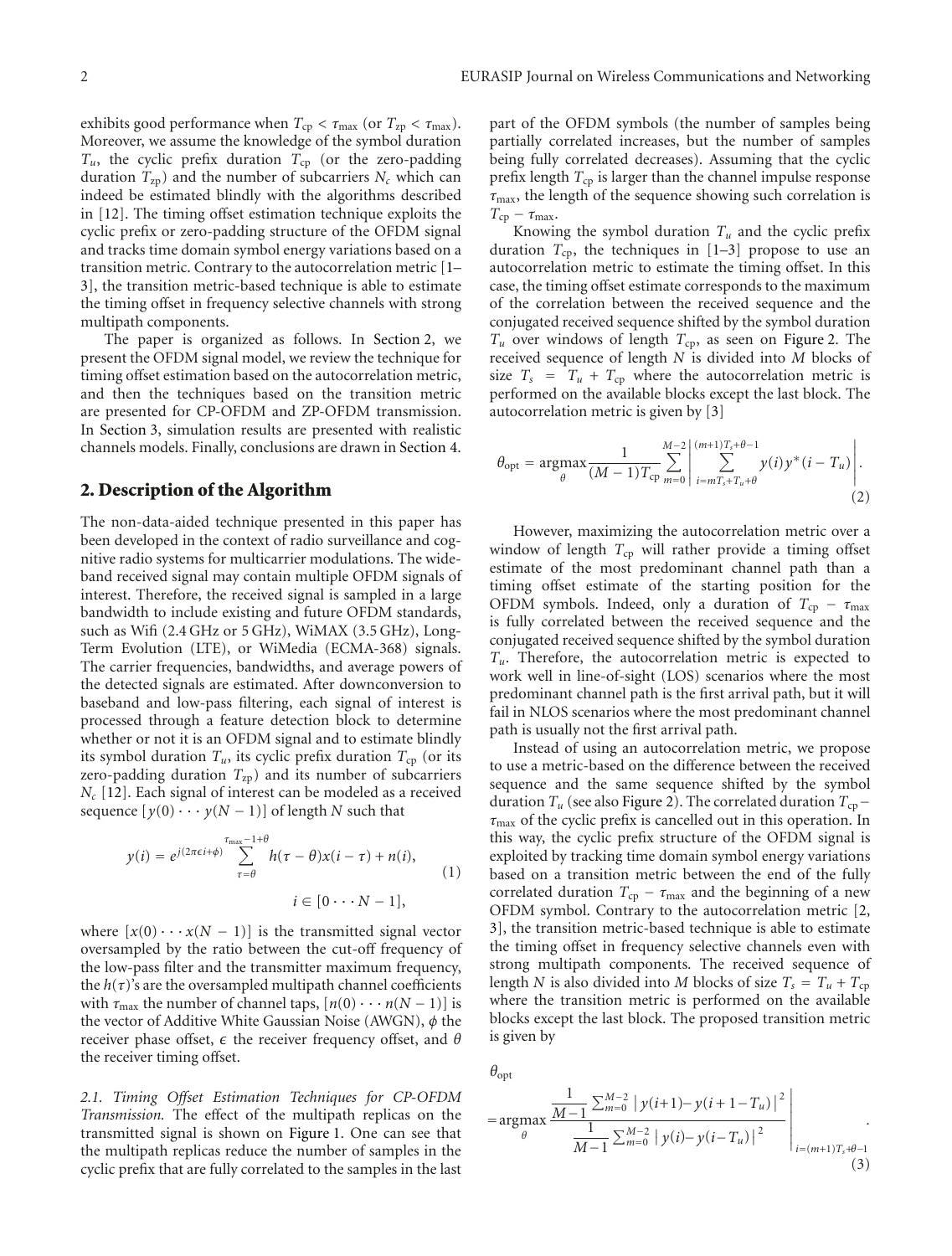

Figure 1: Effect of the multipath replicas on the transmitted signal.



Figure 2: Windows used for timing offset estimation.

One can see that the modulus operation  $|\cdot|$  is used outside the difference operation. This formula is especially suited for small CFOs. However, one can apply the modulus operation |·| to each component of the formula to make the algorithm insensitive to large CFOs. An algorithm that minimizes the difference metric between the received sequence and the same sequence shifted by the symbol duration  $T_u$  over a window duration  $N_p$  has been presented in [4]. The authors use prolonged guard intervals assuming a quite large ISI free period and known pilot symbols to provide finetiming synchronization. In this paper, the ratio between two consecutive averaged difference metrics is calculated which require only one ISI free symbol to estimate the true timing offset (or even no ISI free symbol when  $T_{cp} < \tau_{max}$ as long as the largest ratio index corresponds to the true timing offset). Moreover, it can be shown that averaging over several symbols in the same block has a negative impact on the timing offset estimate because this time smoothing will create an uncertainty on the starting position of the OFDM symbol [4].

The transition metric can be evalued for each index *θ* according to Figure 2 and ranging from  $\theta = \tau_{\text{max}}$  to  $\theta =$  $T_s + \tau_{\text{max}}$ . As the transition metric is the ratio between two consecutive averaged metrics, we define the difference metric  $d(\theta) = E[|y(\theta) - y(\theta - T_u)|^2]$ . When applying the signal

model (1) to the difference metric (with  $\epsilon = 0$ ), it can be shown that

$$
d(\theta) = \begin{cases} 2\left(\sum_{\tau=0}^{\tau_{\text{max}}-1} |h(l)|^2 \sigma_x^2 + \sigma_n^2\right), & \tau_{\text{max}} \le \theta < T_u, \\ 2\left(\sum_{\tau=\theta-Tu+1}^{\tau_{\text{max}}-1} |h(l)|^2 \sigma_x^2 + \sigma_n^2\right), & T_u \le \theta < T_u + \tau_{\text{max}} - 1, \\ 2\sigma_n^2 & T_u + \tau_{\text{max}} - 1 \le \theta < T_s, \\ 2\left(\sum_{\tau=0}^{\theta-T_s} |h(l)|^2 \sigma_x^2 + \sigma_n^2\right), & T_s \le \theta < T_s + \tau_{\text{max}}. \end{cases}
$$
(4)

The transition metric can be rewritten as

$$
\theta_{\rm opt} = \underset{\theta}{\text{argmax}} \frac{d(\theta)}{d(\theta - 1)}.
$$
\n(5)

The detection of the transition corresponding to (4) is given at delay  $\theta = T_s$ :

$$
\frac{d(T_s)}{d(T_s - 1)} = \frac{|h(0)|^2 \sigma_x^2 + \sigma_n^2}{\sigma_n^2},
$$
\n(6)

while for other delays, the ratio can be considered very small especially at high SNR (ratio between two successive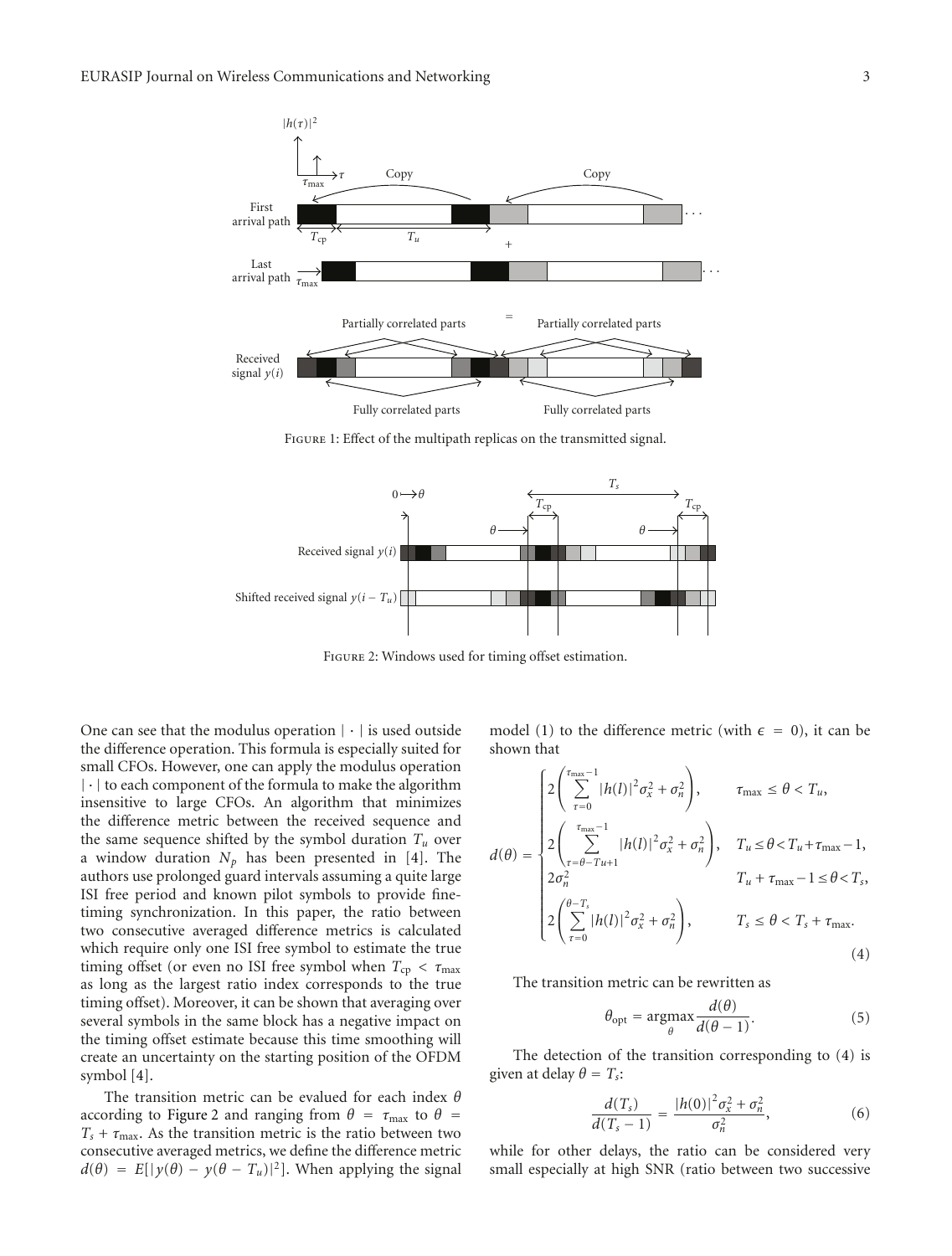elements of (4)). In the case  $T_{cp} < \tau_{max}$ , the detection of the transition is also given at delay  $\theta = T_s$  by

$$
\frac{d(T_s)}{d(T_s-1)} = \frac{\sum_{\tau=T_{cp}+1}^{T_{\text{max}}-1} |h(l)|^2 \sigma_x^2 + |h(0)|^2 \sigma_x^2 + \sigma_n^2}{\sum_{\tau=T_{cp}+1}^{T_{\text{max}}-1} |h(l)|^2 \sigma_x^2 + \sigma_n^2}.
$$
 (7)

This proves that the proposed transition metric-based technique can exhibit good performance when  $T_{cp} < \tau_{max}$  as long as the channel has smaller power components for delays larger than the cyclic prefix duration than the first tap (which can be considered valid for an exponentially decreasing power delay profile). For low SNR, the performance of the algorithm can be improved by considering multiple ratios *K* of the difference metric

$$
\theta_{\text{opt}} = \underset{\theta}{\text{argmax}} \prod_{k=0}^{K} \frac{d(\theta + k)}{d(\theta - 1 - k)}.
$$
 (8)

The detection of the transition is also given at delay  $\theta = T_s$ . As *K* increases, the performance of the algorithm improves as long as the denominator falls in the correlated duration (ISI free part)  $T_{cp} - \tau_{max}$ .

*2.2. Timing Offset Estimation Techniques for ZP-OFDM Transmission.* A similar algorithm which tracks time domain symbol energy variations can be used for ZP-OFDM signals, where the autocorrelation metric also fails. We assume that the symbol duration  $T_s$  and the zero-padding duration  $T_{zp}$ have been estimated blindly according to the algorithm described in [12]. We also assume that the zero-padding duration  $T_{zp}$  is larger than the channel impulse response *τ*max. In this case, the zero-padding structure of the received OFDM signal is exploited by tracking time domain symbol energy variations (transition metric) between the end of the duration  $T_{zp} - \tau_{max}$  (noise only) and the beginning of a new OFDM symbol (the time domain symbol energy variations are not averaged over several symbols in the same block because this time smoothing has a negative impact on the timing offset estimate). The transition metric is performed on the available blocks except the last block and is given by

$$
\theta_{\text{opt}} = \underset{\theta}{\text{argmax}} \frac{\left(1/(M-1)\right) \sum_{m=0}^{M-2} \left|y(i+1)\right|^2}{\left(1/(M-1)\right) \sum_{m=0}^{M-2} \left|y(i)\right|^2} \bigg|_{i=(m+1)T_s + \theta - 1}.
$$
\n(9)

For ZP-OFDM signal, we define the difference metric  $d(\theta) = E[|\gamma(\theta)|^2]$ . When applying the signal model (1) to the difference metric, it can also be shown that

$$
d(\theta) = \begin{cases} \sum_{\tau=0}^{\tau_{\text{max}}-1} |h(l)|^2 \sigma_x^2 + \sigma_n^2, & \tau_{\text{max}} \le \theta < T_u, \\ \sum_{\tau_{\text{max}}-1}^{\tau_{\text{max}}-1} |h(l)|^2 \sigma_x^2 + \sigma_n^2, & T_u \le \theta < T_u + \tau_{\text{max}} - 1, \\ \sigma_n^2, & T_u + \tau_{\text{max}} - 1 \le \theta < T_s, \\ \sum_{\tau=0}^{\theta-T_s} |h(l)|^2 \sigma_x^2 + \sigma_n^2, & T_s \le \theta < T_s + \tau_{\text{max}}. \end{cases}
$$
(10)

The transition metric and the detection value at delay  $\theta = T_s$  are also given by (5), (6). For the case  $T_{zp} < \tau_{max}$ , the detection value at delay  $\theta = T_s$  is given by (7). Multiple ratios of the difference metric can also be considered to improve the performance at low SNR. The performance of the algorithm improves as long as the denominator falls in the ISI free part  $T_{\text{zp}} - \tau_{\text{max}}$ . In the next section, simulation results compare the autocorrelation metric and the transition metric for CP-OFDM signals. For ZP-OFDM signals, the transition metric can also be compared to a correlation metric-based on a power mask in the time domain. Indeed, knowing the symbol duration  $T_s$  and the zero-padding duration  $T_{zp}$ , the power correlation metric finds the power mask *pθ* of length *Ts* that maximize the correlation with the received power in the time domain. Assuming that the received power has been normalized to unity, the power correlation metric is given by

$$
\theta_{\rm opt} = \underset{\theta}{\text{argmax}} \frac{1}{MT_s} \sum_{m=0}^{M-1} \sum_{i=mT_s}^{(m+1)T_s - 1} |y(i)|^2 p_{\theta}(i - mT_s)
$$
(11)

with

$$
p_{\theta} = \frac{1}{T_s - T_{\text{zp}}} \Big[ \text{zeros}(\theta), \text{ones} \Big( T_s - T_{\text{zp}} \Big), \text{zeros} \Big( T_{\text{zp}} - \theta \Big) \Big]
$$
  
if  $\theta < T_{\text{zp}},$   

$$
p_{\theta} = \frac{1}{T_s - T_{\text{zp}}} \Big[ \text{ones} \Big( \theta - T_{\text{zp}} \Big), \text{zeros} \Big( T_{\text{zp}} \Big), \text{ones} \Big( T_s - \theta \Big) \Big]
$$
  
if  $\theta \ge T_{\text{zp}}.$  (12)

#### **3. Simulation Results**

In this section, we evaluate the performance of the presented techniques for WiMAX [13] and WiMedia (ECMA-368) [14] signals on Stanford University Interim (SUI) [15] and IEEE 802.15.3a [16] channel models with various time and frequency offsets. Simulations' results are performed on 1000 Monte Carlo trials with 10 OFDM symbols. Two types of channels are chosen, the SUI-1 and the CM-1 channels which have LOS components for flat terrain with light tree density and the SUI-4 channel which has NLOS components for hilly terrain with heavy tree density. The different characteristics of SUI channels models are given in Table 1. For the CM channel models we refer to [16]. The parameters used for the WiMAX (CP-OFDM) and the WiMedia (ZP-OFDM) transmitters are given in Table 2. One can notice that *T*zp *< τ*max for the CM-1 channel.

Figure 3 shows the performance comparison between the autocorrelation metric [1, 3] and the transition metric-based techniques for CP-OFDM signals (WiMAX parameters) on SUI-1 and SUI-4 channel models with various timing and frequency offsets. Four other techniques are also included in this comparison, one being the minimum mean square error (MMSE) metric-based technique considering a summation length  $T_{cp}$  [4], two others being the MMSE and the maximum correlation (MC) metric-based techniques proposed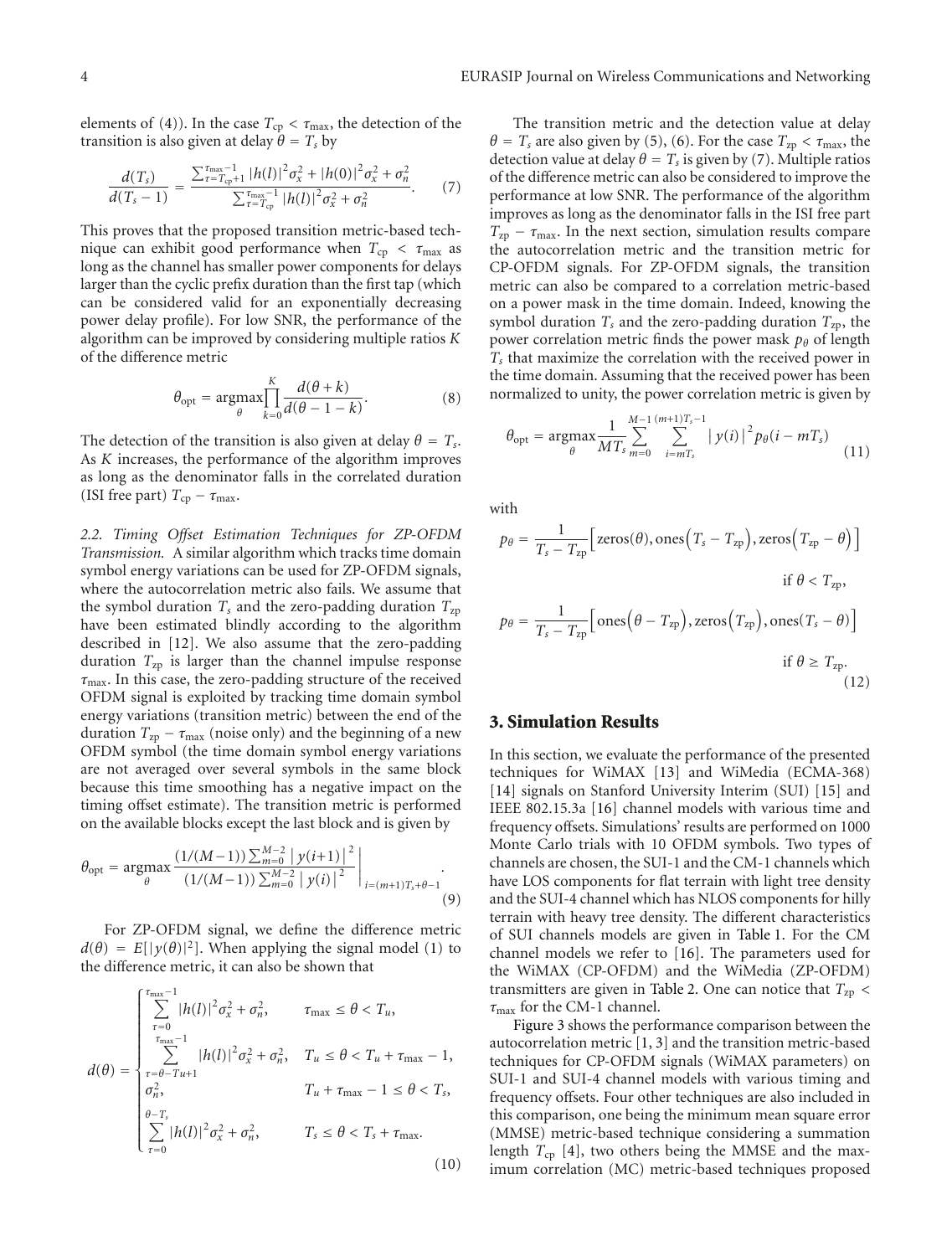| SUI 1 channel   |               |          |          |  |
|-----------------|---------------|----------|----------|--|
|                 | Tap 1         | Tap 2    | Tap 3    |  |
| Delay $(\mu s)$ | 0             | 0.4      | 0.9      |  |
| Power $(dB)$    | 0             | $-15$    | $-20$    |  |
| $K$ factor      | 4             | $\Omega$ | $\Omega$ |  |
| Doppler (Hz)    | 0.4           | 0.3      | 0.5      |  |
|                 | SUI 4 channel |          |          |  |
|                 | Tap 1         | Tap 2    | Tap 3    |  |
| Delay $(\mu s)$ | 0             | 1.5      | 4        |  |
| Power $(dB)$    | 0             | $-4$     | $-8$     |  |
| $K$ factor      | $\Omega$      | $\theta$ | $\Omega$ |  |
| Doppler (Hz)    | 0.2           | 0.15     | 0.25     |  |

TABLE 1: SUI channel models.

TABLE 2: OFDM signal parameters.

| Parameters                               | WiMAX              | WiMedia         |
|------------------------------------------|--------------------|-----------------|
| Bandwidth                                | $10\,\mathrm{MHz}$ | 528 MHz         |
| $N_c$                                    | 256                | 128             |
| Number of samples in $T_{cp,zp}$         | 64                 | 37              |
| $T_{\nu}$                                | $25.6 \,\mu s$     | 242.42 ns       |
| $T_{\mathrm{cp, zp}}$                    | 6.4 $\mu$ s        | $70.07$ ns      |
| Nb symbols                               | 10                 | 10              |
| Channels                                 | $SUI-184$          | CM <sub>1</sub> |
| $\tau_{\text{max}}$                      | $0.984 \,\mu s$    | 113.63 ns       |
| Number of samples in $\tau_{\text{max}}$ | 9&40               | 60              |

by [17] (MMSE1 and MC1) considering a summation length  $T_{cp} + \tau_{max}$  (therefore requiring the knowledge of the channel delay spread *τ*max), and the last one being the derivative metric-based technique proposed by [18]. The left figures plot the lock-in probability versus the SNR (the timing offset is simulated as an integer multiple of the receiver's sampling period). The lock-in probability is defined as the probability of finding the timing offset estimate falling in the ISI free region. Indeed, for CP-OFDM signals, some symbol timming error is tolerable as long as the receiver FFT window starts within the guard interval of the first arriving path that is not affected by the previous symbol due to the multipath channel [17]. The right figures plot the Coefficient Variation Root Mean Square Deviation CV(RMSD) for the timing offset parameter *θ*, which is defined as

$$
CV(RMSD) = \frac{\sqrt{E\left[\left(\theta - \theta_{true}\right)^{2}\right]}}{E[\theta]}.
$$
 (13)

The coefficient variation shows the dispersion of the timing offset parameter from its true value normalized to the mean of the observed value at a particular SNR threshold. One can see that the autocorrelation metric-based technique [1, 3] and the MMSE metric-based technique [4] give better results than the transition metric-based technique for SUI-1 channels, with 3 dB difference at a lockin probability of 0.8. As demonstrated in Section 3, for LOS channels the most predominant channel path is the first arrival path and the transition metric is averaged over 10 blocks while the autocorrelation metric is averaged over 10 blocks times the cyclic prefix duration. Although we have considered multiple ratios for the transition metric  $K = 55$ , the autocorrelation metric-based technique performs better than the transition metric-based technique owing to the exploitation of a larger number of symbols in the same OFDM block. Considering the knowledge of the channel delay spread *τ*max, the performance of the MC1 and MMSE1 metric-based techniques [17] improves the SNR of the autocorrelation and MMSE metric-based techniques by 1 dB at a lock-in probability of 0.8. The derivative metric-based technique achieves the lowest SNR (−2 dB) at a lock-in probability of 0.8. However, the right figure shows that the derivative metric-based technique [18] gives the highest CV(RMSD) compared to the MC1 and MMSE1 metricbased techniques. The autocorrelation and MMSE metricbased techniques have lower CV(RMSD) than the derivative metric-based technique. The minimum CV(RMSD) is given by the transition based technique for SNR larger than 8 dB. For SUI-4 channels, the autocorrelation and MMSE metricbased techniques have similar performance compared to the transition metric-based technique for low SNRs. However, the transition metric-based technique gives significantly better results than the autocorrelation and MMSE metricbased techniques when the SNR is larger than 3 dB (we have considered multiple ratios for the transition metric  $K = 24$ ). In fact, the autocorrelation and MMSE metricbased techniques cannot exceed a lock-in probability of 0.5 even at high SNR because the most predominant channel path is usually not the first arrival path. The MC1, MMSE1 (considering the knowledge of the channel delay spread *τ*max), and derivative metric-based techniques achieve very good performance compared to the transition metric-based technique for SNRs lower than 13 dB. However, for higher SNRs, the transition metric-based technique outperforms the MC1, MMSE1, and derivative metric-based techniques which cannot exceed a lock-in probability of 0.8. The right figures show that the transition based technique gives closer estimates to the true value of the timing offset than the autocorrelation, MMSE, MC1, MMSE1, and derivative metric-based techniques at almost all SNR ranges for SUI-4 channels.

Figure 4 shows the performance comparison between the power correlation metric-based technique (knowing the symbol duration  $T_s$  and the zero-padding duration  $T_{zp}$ , the power correlation metric finds the power mask *p*θ of length *Ts* that maximizes the correlation with the received power in the time domain) and the transition metric-based technique for ZP-OFDM signals (WiMAX parameters with the replacement of the cyclic prefix duration  $T_{cp}$  by the zero-padding duration  $T_{\text{zp}}$  on SUI-1 and SUI-4 channel models, and WiMedia ECMA-368 parameters on the CM-1 channel model) with various timing and frequency offsets. The left figures plot the lock-in probability versus the SNR. For ZP-OFDM signals, the probability of finding the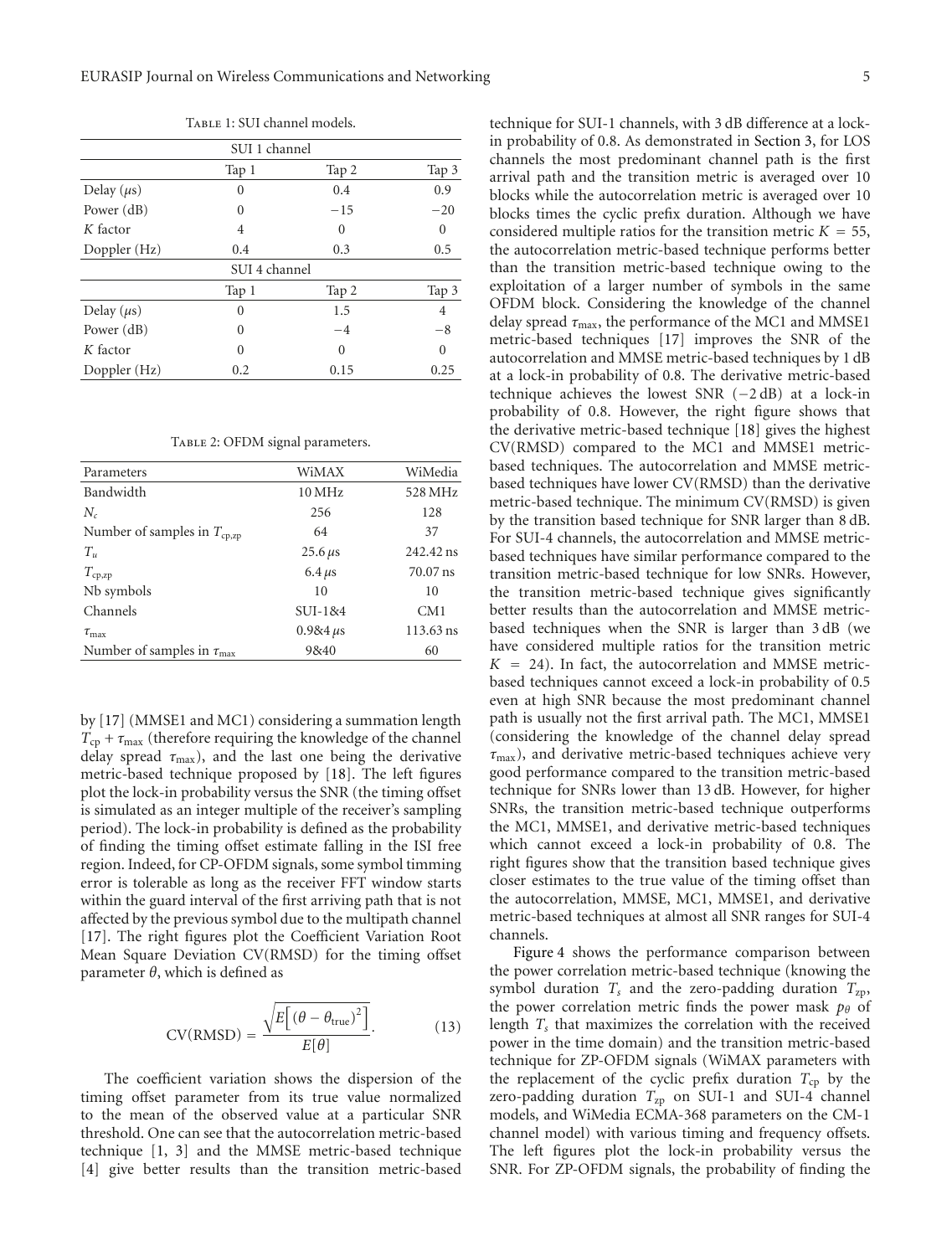

Figure 3: Simulations' results for CP-OFDM transmission.

timing offset estimate falling in the ISI free region is no longer valid. Therefore, the lock-in probability corresponds to the probability of finding the correct timing offset estimate  $\theta_{true}$ . The right figures plot the CV(RMSD) for the timing offset parameter *θ*. For SUI-1 channels, the power correlation metric-based technique gives better results than the transition metric-based technique with 4 dB difference at lock-in probability of 0.8. As the transition metric is averaged over 10 blocks while the power correlation metric is averaged over 10 blocks times the symbol duration, the power correlation metric performs better than the transition

metric owing to the exploitation of a larger number of symbols in the same OFDM block (we have considered multiple ratios for the transition metric  $K = 55$ ). The transition metric-based technique gives closer estimates to the true value of the timing offset when the SNR is larger than 8 dB. For SUI-4 channels, the transition metric-based technique gives better results than the power correlation metric-based technique when the SNR is larger than 5 dB (we have considered multiple ratios for the transition metric  $K = 24$ ). One can see that the power correlation metricbased technique cannot exceed lock-in probability of 0.6 even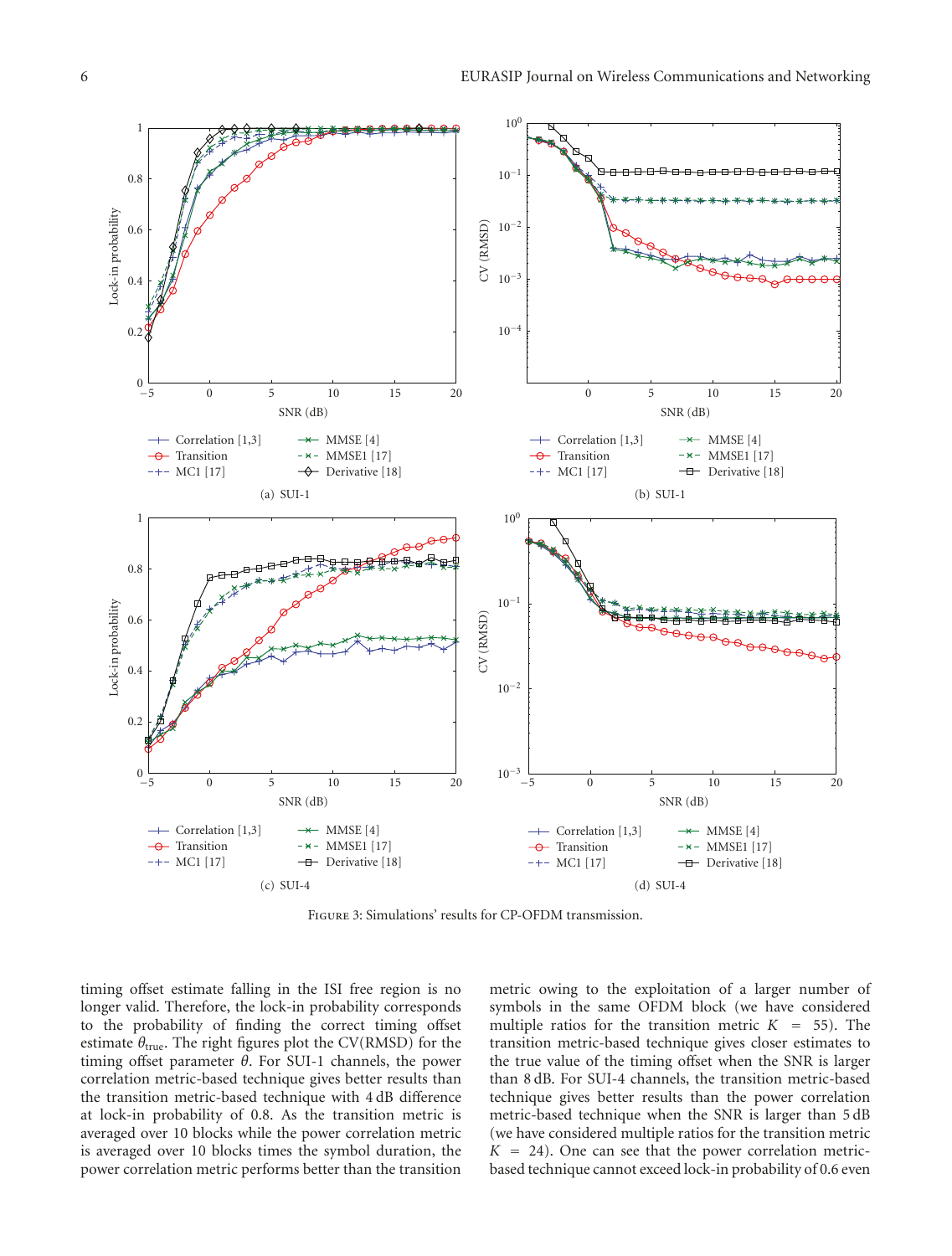

Figure 4: Simulations results for ZP-OFDM transmission.